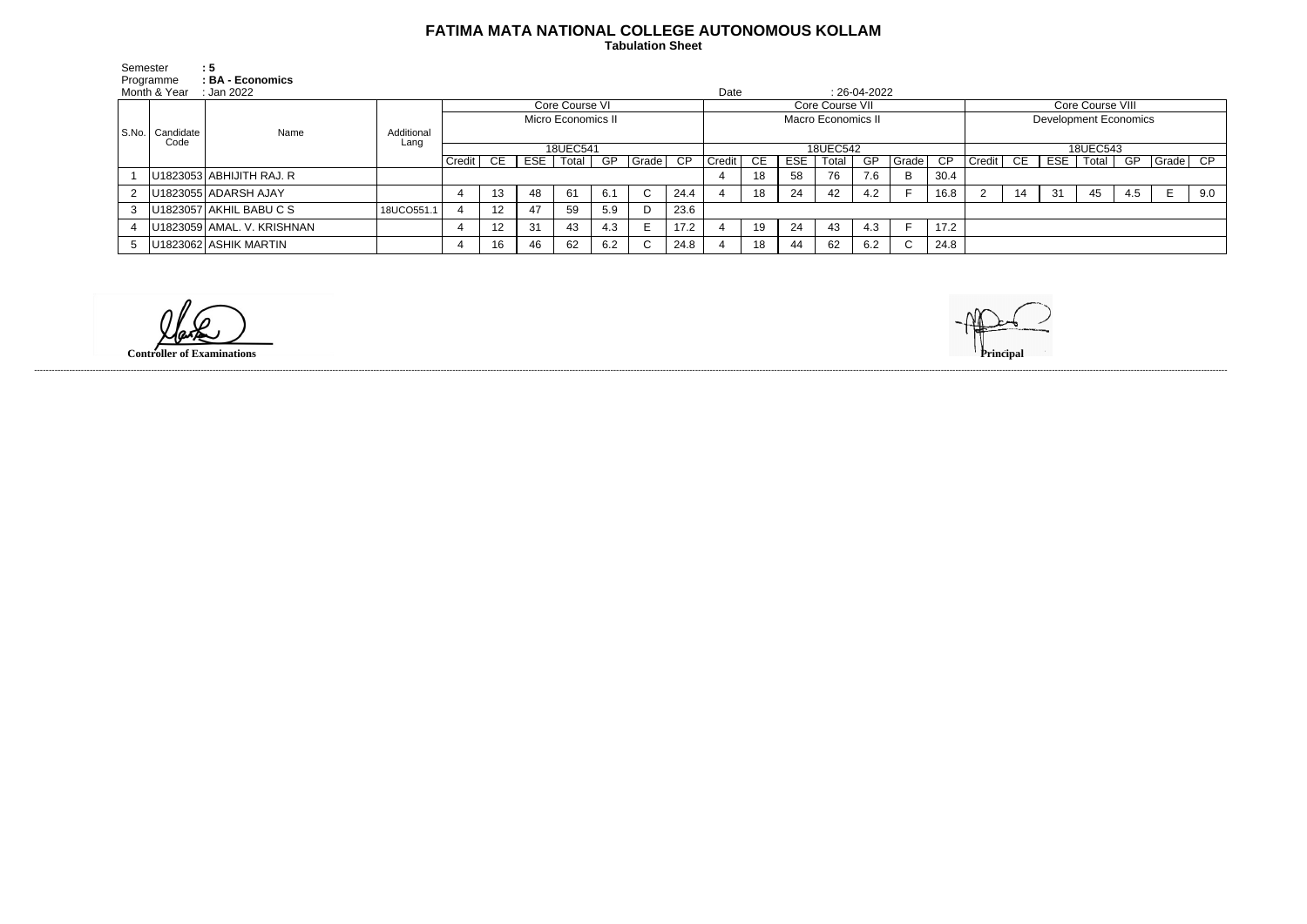|       |                   | Name                       |                    | Core Course IX |     |            |                |     |       |                         |          | Core Course X |            |       |     |             |      |  |  |
|-------|-------------------|----------------------------|--------------------|----------------|-----|------------|----------------|-----|-------|-------------------------|----------|---------------|------------|-------|-----|-------------|------|--|--|
|       |                   |                            |                    |                |     |            | Indian Economy |     |       | <b>Public Economics</b> |          |               |            |       |     |             |      |  |  |
| S.No. | Candidate<br>Code |                            | Additional<br>Lang |                |     |            |                |     |       |                         |          |               |            |       |     |             |      |  |  |
|       |                   |                            |                    |                |     |            | 18UEC544       |     |       |                         | 18UEC545 |               |            |       |     |             |      |  |  |
|       |                   |                            |                    | Credit         | CE. | <b>ESE</b> | Total          | GP  | Grade | CP                      | Credit   | CE            | <b>ESE</b> | Total | GP  | Grade       | CP   |  |  |
|       |                   | U1823053 ABHIJITH RAJ. R   |                    |                |     |            |                |     |       |                         | 4        | 15            | 53         | 68    | 6.8 | $\sim$<br>U | 27.2 |  |  |
|       |                   | U1823055 ADARSH AJAY       |                    |                | 17  | 48         | 65             | 6.5 | C     | 26.0                    | 4        | 16            | 32         | 48    | 4.8 |             | 19.2 |  |  |
| 3     |                   | U1823057 AKHIL BABU C S    | 18UCO551.1         |                |     |            |                |     |       |                         |          |               |            |       |     |             |      |  |  |
|       |                   | U1823059 AMAL. V. KRISHNAN |                    |                |     |            |                |     |       |                         |          |               |            |       |     |             |      |  |  |
|       |                   | U1823062 ASHIK MARTIN      |                    |                |     |            |                |     |       |                         |          | 13            | 54         | 67    | 6.7 |             | 26.8 |  |  |

**Controller of Examinations** 

------------------------------------------------------------------------------------------------------------------------------------------------------------------------------------------------------------------------------------------------------------------------------------------------------------------------------------------------------------------------------------------------------------------------